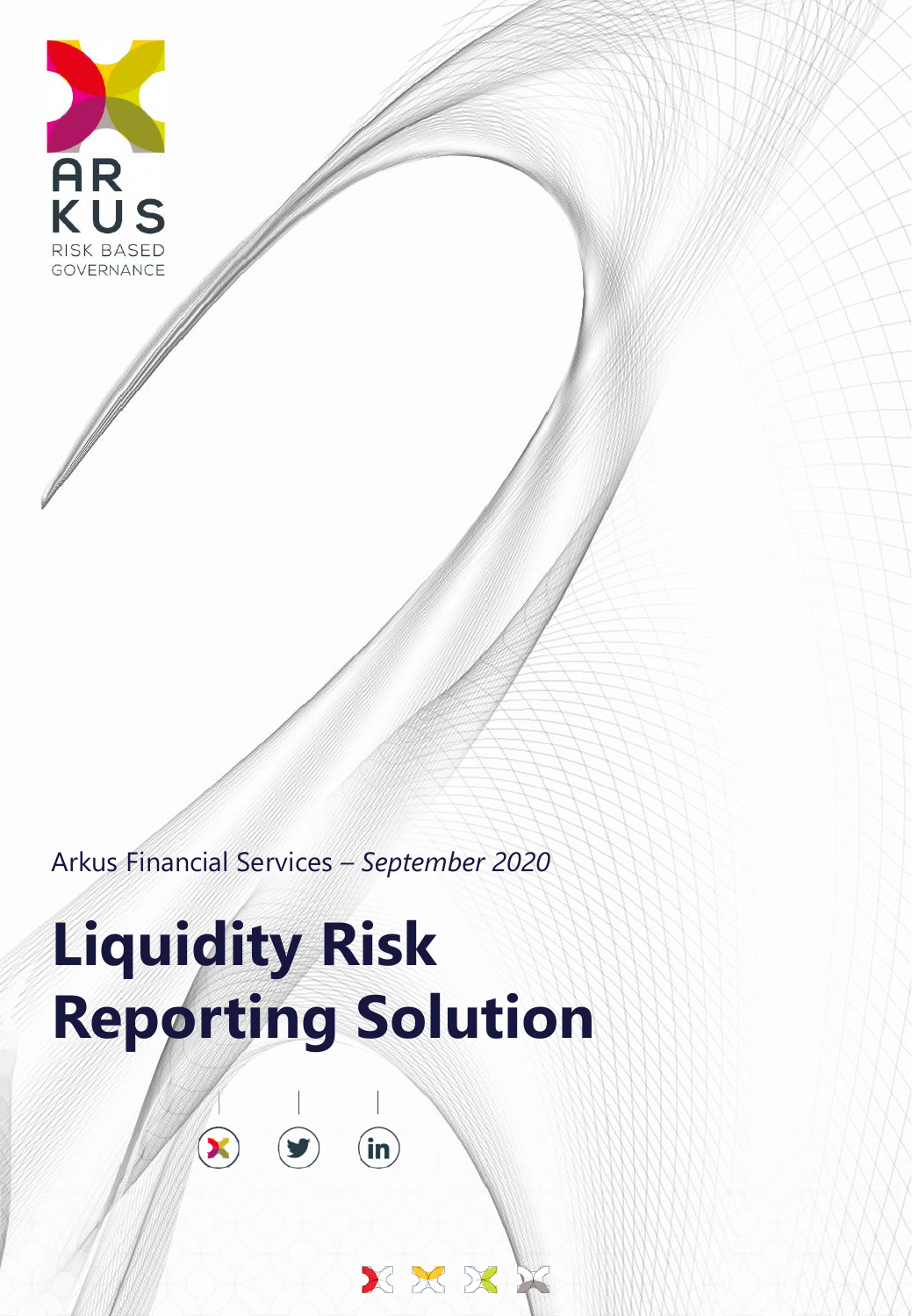Industry regulators and independent bodies have continuously stressed the importance of investment funds embracing a robust liquidity risk management framework and policy, not only to conform to the respective guidelines but to ensure industry best practises are adopted.

At Arkus we have worked on providing a cost-effective liquidity risk reporting solution through our online risk monitoring platform, RiskRadar.

#### **Document Overview**

The following document highlights the approach adopted by Arkus to assess the liquidity risk for both the asset and the liability side of a monitored portfolio.



#### **ESMA Guidelines on Liquidity Risk Management**

Arkus' liquidity risk reporting covers the requirement for liquidity risk management for Collective Investment Schemes (CIS) under the UCITS or AIFMD regime stemming from European regulation and implementation in local laws thereof.

Additionally, the ESMA Guidelines for liquidty stress testing (ESMA 34-39-882) are covered including the FCA or CBI board letters on effective liquidity management and the CSSF Circular 19/733.

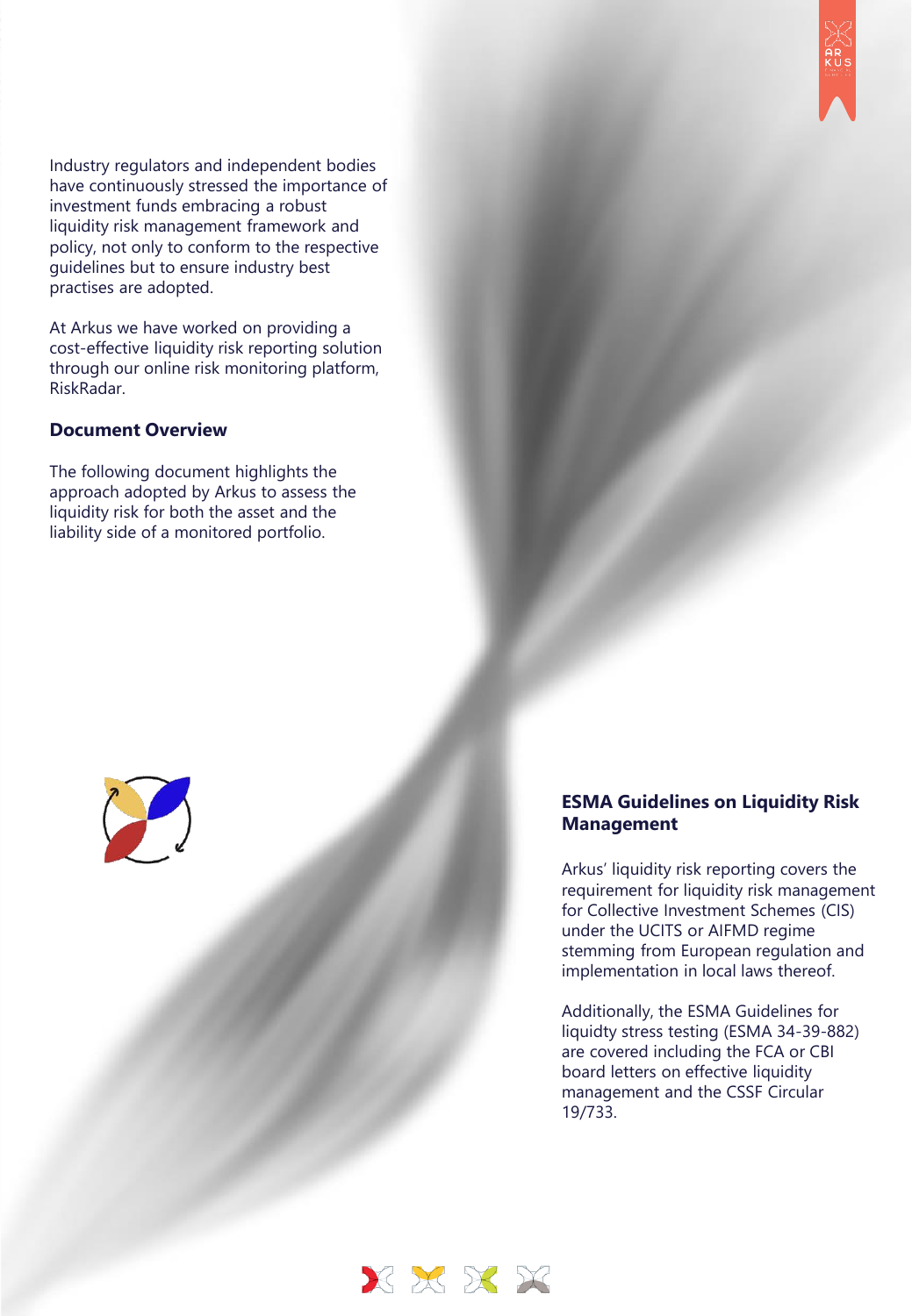

#### **Arkus' Liquidity Risk Reporting**

At Arkus, we provide an extensive report that allows to screen for potential liquidity risks stemming from both the asset and the liability side of the monitored portfolio either in current market conditions or under stressed scenarios and at different time horizons.

Asset-level time to liquidation and cost of liquidation are assessed using multiple criteria (e.g. position size, traded volumes, maturity, stale prices, bid-ask spreads etc.) and the entire portfolio is allocated across eight liquidity classes. Our system allows the risk manager to overwrite the assignment of a certain position to a liquidity class based on asset-specific information. This process is followed through with an audit trail.

On the liability side, historical net redemptions patterns and investor concentration are analysed and used in stress testing. Our liquidity indicators contrast the liquidity breakdown of the asset side with the results of the liability analysis at matching time horizons in order to screen for potential liquidity shortfalls. This is done in multiple combinations of current and stressed market conditions of both sides.

Arkus provides a dedicated and detailed liquidity report developed upon a solid and transparent methodology that will enable end-clients to easily contrast the asset and liability side.

XXXX

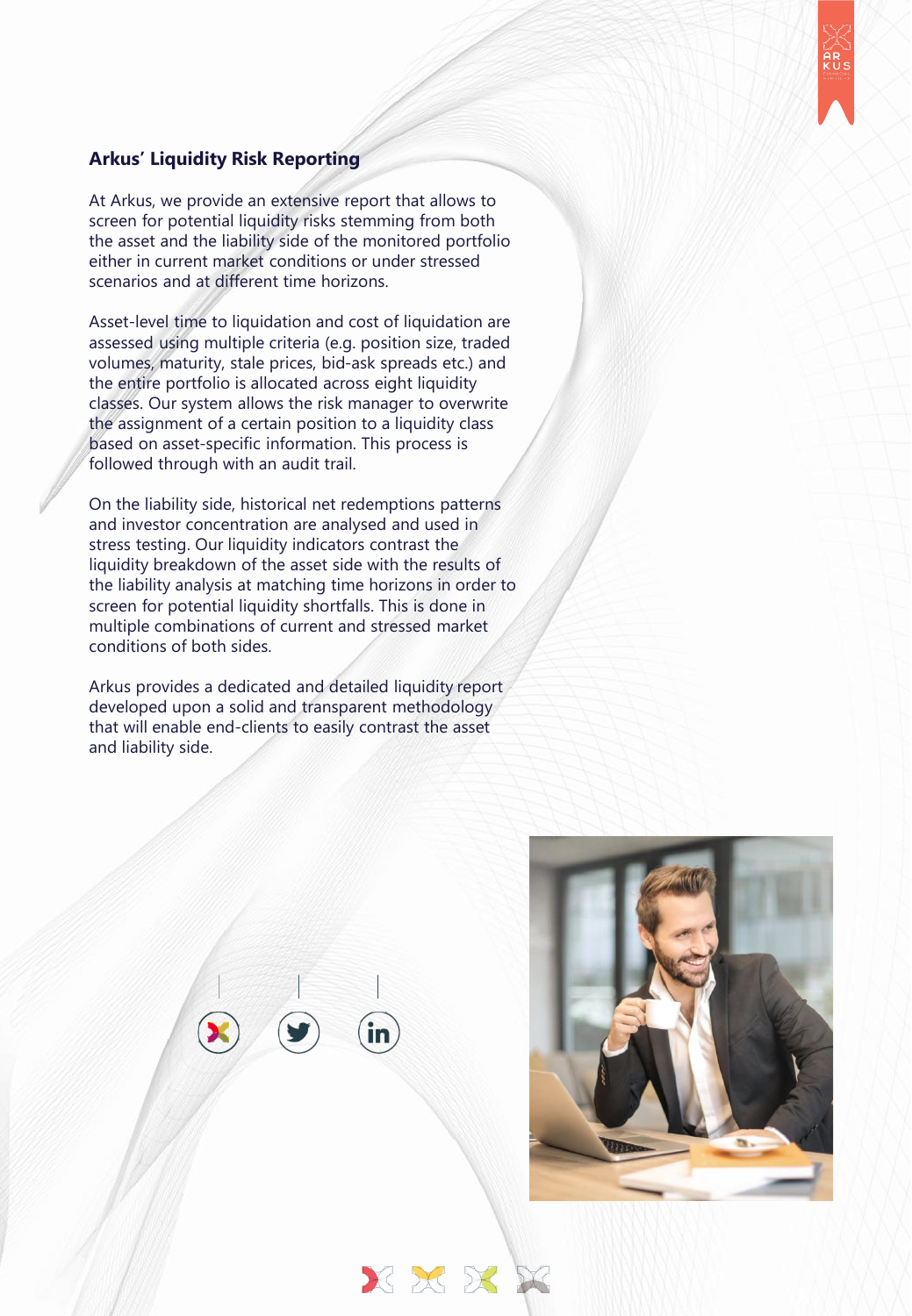

# **Asset Side Liquidity Risk: Time to Liquidation Estimation**

The starting point of Arkus' methodology is the assumption that the fund's valuation is accurate and as such the pricing of all securities includes an appropriate liquidity risk premium.

All assets that are not cash are considered to have some degree of illiquidity. Even the most highly traded assets will require some time to liquidate into cash. With this in mind, the purpose of the liquidity risk methodology is to allocate all assets to one of the following eight liquidity categories, either via direct estimation of the time to liquidation or indirectly through the assignment of an illiquidity score:

| <b>Liquidity</b><br><b>Class</b> | <b>Time to</b><br>Liquidation | <b>Illiquidity</b><br><b>Score</b> |  |  |  |
|----------------------------------|-------------------------------|------------------------------------|--|--|--|
| 8                                | Immediate (cash)              |                                    |  |  |  |
| 7                                | 1 day or less                 | $\leq 15\%$                        |  |  |  |
| 6                                | $2 - 7$ days                  | $\leq 30\%$                        |  |  |  |
| 5                                | 8 - 30 days                   | $\leq 45\%$                        |  |  |  |
| $\overline{4}$                   | 31 - 90 days                  | $\leq 60\%$                        |  |  |  |
| 3                                | 91-180 days                   | $\leq 75\%$                        |  |  |  |
| $\overline{\phantom{0}}$         | 181-365 days                  | $\leq 90\%$                        |  |  |  |
| 1                                | More than 365<br>days         | > 90%                              |  |  |  |

# **Asset Side Liquidity Risk: Cost to Liquidation Estimation**

Besides time to liquidation, the second aspect to be considered when unwinding a position is the cost that the fund has to bear in order to sell its assets in a timely manner.

Depending on the asset type and/or data availability, the cost of liquidation is estimated via three approaches:

- ➢ Using bid-ask spreads;
- ➢ Using a theoretical option-derived cost;
- ➢ Using a default fixed haircut to the position's market value.

*Contact the team to learn about the methodology adopted.* 

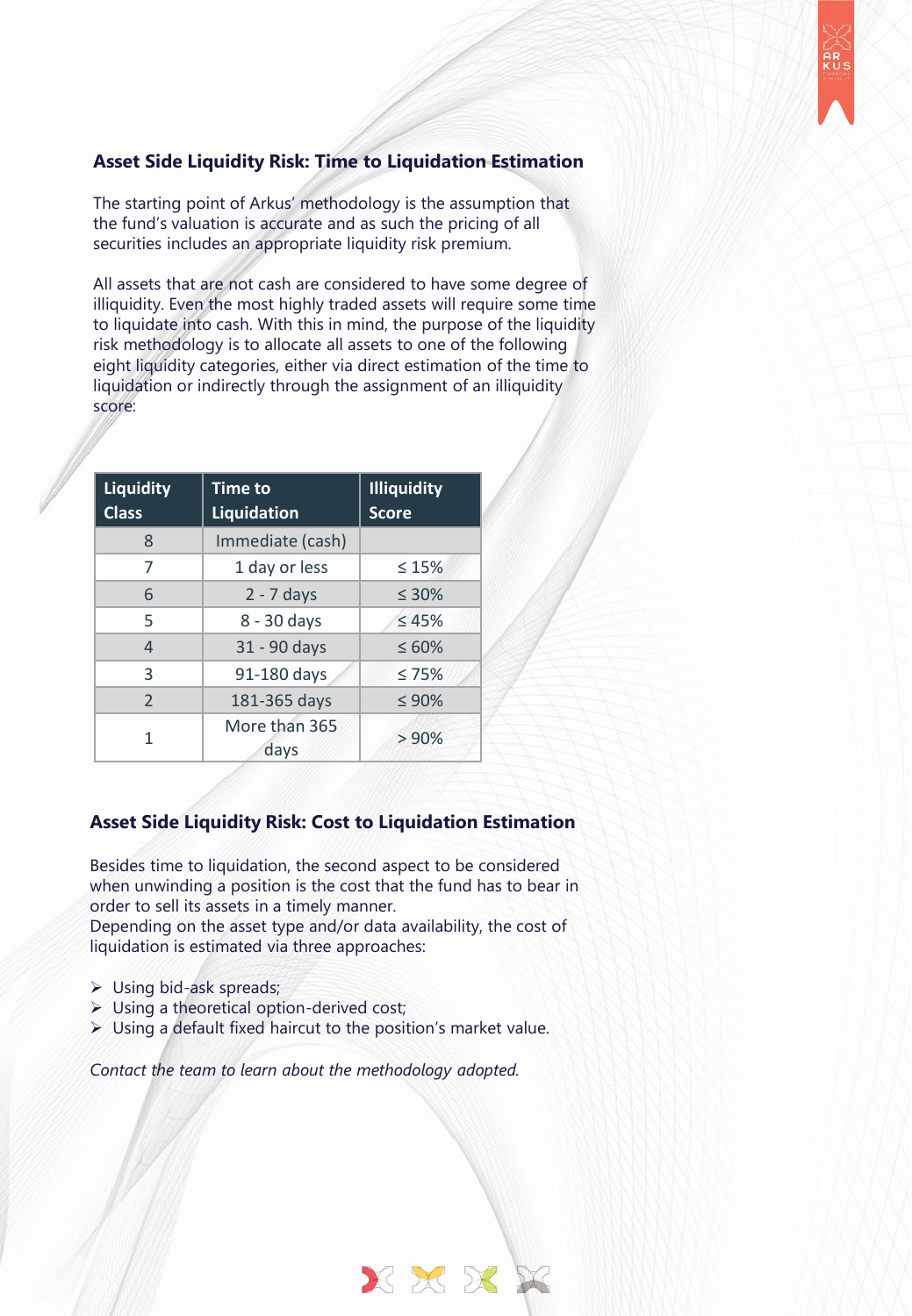

#### **Asset Side Liquidity Risk: Stress Testing**

In order to test the portfolio's asset side liquidity under conditions of stress the system applies a shock (i.e. a modification in adverse direction) of the input market and portfolio setup variables that define each asset's time to liquidation and cost of liquidation in current market conditions. A range of modified input variables are referenced across different shock scenarios in order to show a variety of results.

# **Liability Side Liquidity Risk and Stress Testing**

The liability side of the portfolio is analysed across three dimensions:

- $\triangleright$  historical redemption patterns;
- ➢ Investor basis;
- $\triangleright$  Margin calls.

The statistics calculated for each of the above areas are tested against the asset side in both current and stressed market conditions in order to assess and measure the portfolio's ability to cover equivalent outflows assuming they happen on the analysis date.

#### **Presentation of the Results: RiskRadar**

The results of the liquidity assessment can be delivered to end users in the form of physical pdf and excel reports or dynamically accessed and visualized online via our risk monitoring platform, RiskRadar.

RiskRadar provides users an interactive and detailed breakdown of the liquidity risk analysis at position level. The reports created are in compliance with regulatory and/or customer-specific requirements and are automatically delivered by e-email.

XXXX



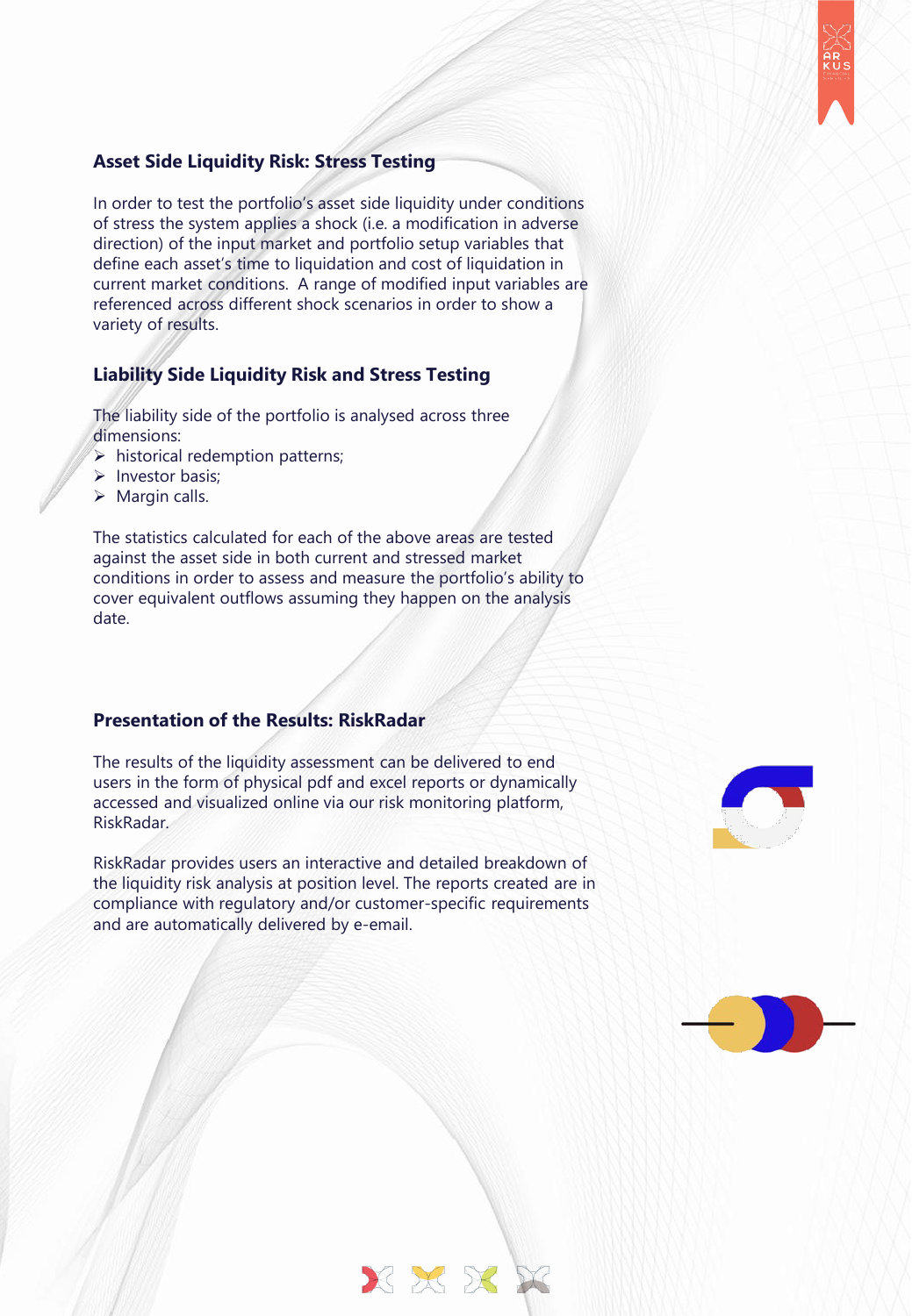

# **Presentation of Results: Continued….**

➢ Asset side liquidity vs hypothetical redemption scenarios in current market conditions

| <b>Liquidity Assessment - Current market environment</b> |                               |          |                            |                      |                                                          |                             |                                                          |                                                                   |                                   |  |  |
|----------------------------------------------------------|-------------------------------|----------|----------------------------|----------------------|----------------------------------------------------------|-----------------------------|----------------------------------------------------------|-------------------------------------------------------------------|-----------------------------------|--|--|
|                                                          | <b>Asset Side</b>             |          |                            |                      | Redemption Scenario 1 (% of Nav)<br>(10 % within 1 Days) |                             | Redemption Scenario 2 (% of Nav)<br>(50 % within 7 Days) | <b>Redemption Scenario 3 (% of Nav)</b><br>(100 % within 30 Days) |                                   |  |  |
| <b>Liquidity</b><br><b>Class</b>                         | <b>Time to</b><br>Liquidation |          | % of NAV  Liquidation Cost | Asset<br>liquidation | <b>Liquidation Cost</b><br><b>[Rebalancing]</b>          | Asset<br><b>liquidation</b> | <b>Liquidation Cost</b><br><b>[Rebalancing]</b>          | <b>Asset</b><br>liquidation                                       | Liquidation Cost<br>[Rebalancing] |  |  |
|                                                          | 8 Immediate (Cash)            | 19 39%   | $0.00\%$                   | 2.25%                | 0%                                                       | 9.28%                       | 0%                                                       | 18.45%                                                            | 0%                                |  |  |
|                                                          | 7 1 day or less               | 68.40%   | 0.07%                      | 7.92%                | 0.01%                                                    | 32.76%                      | 0.03%                                                    | 65.08%                                                            | 0.06%                             |  |  |
|                                                          | 6 2 - 7 days                  | 16.72%   | 0.03%                      | 0.00%                | [0%]                                                     | 8.01%                       | 0.02%                                                    | 15.90%                                                            | 0.03%                             |  |  |
|                                                          | $5 8-30$ days                 | 0.70%    | 0.00%                      | 0.00%                | [0%]                                                     | $0.00\%$                    | $[0\%]$                                                  | 0.66%                                                             | 0%                                |  |  |
|                                                          | 4 31 - 90 days                | 0.00%    | 0.00%                      | 0.00%                | [0%]                                                     | 0.00%                       | $[0\%]$                                                  | 0.00%                                                             | $[0\%]$                           |  |  |
|                                                          | 3 91 - 180 days               | $0.00\%$ | 0.00%                      | $0.00\%$             | [0%]                                                     | 0.00%                       | $[0\%]$                                                  | 0.00%                                                             | [0%]                              |  |  |
|                                                          | 2 181 - 365 days              | $0.00\%$ | $0.00\%$                   | 0.00%                | [0%]                                                     | 0.00%                       | $[0\%]$                                                  | 0.00%                                                             | $[0\%]$                           |  |  |
|                                                          | 1 365 days or more            | $-5.20%$ | 0.62%                      | $0.00\%$             | [0.07%]                                                  | $0.00\%$                    | [0.3%]                                                   | 0.00%                                                             | [0.59%]                           |  |  |
|                                                          | <b>Total</b>                  | 100.00%  | 0.72%                      | 10.17%               | $0.01\%$ [0.08%]                                         | 50.05%                      | $0.05\%$ [0.3%]                                          | 100.10%                                                           | $0.1\%$ [0.59%]                   |  |  |
|                                                          |                               |          | <b>RCR</b>                 |                      | 863.37%                                                  | 208.82%                     |                                                          | 105.10%                                                           |                                   |  |  |

- ➢ Cumulative amount of liquidable assets, cost of liquidation and maximum sustainable outflow over time horizons (one chart for each asset-side market condition).
- ➢ Comparison, at the time to liquidation class level, of the available liquidity vs the required assets liquidation in order to face redemptions (one chart for each asset side market conditions).



Liquidity Profile - Assets vs. Redemption Scenarios 80% 60% 40% 20%  $0%$ 8 - 30 days  $2 - 7$  days Scenario 3 Available Liquidity Scenario 2 Scenario 1

#### ➢ Sample extraction of the asset level liquidity breakdown for non-fixed income instruments.

| <b>Asset Liquidity Breakdown</b>               |                                       |          |                                                      |                |                 |                 |                                        |                 |            |                 |
|------------------------------------------------|---------------------------------------|----------|------------------------------------------------------|----------------|-----------------|-----------------|----------------------------------------|-----------------|------------|-----------------|
|                                                |                                       |          | Time to Liquidation (# of days)<br>[Liquidity Class] |                |                 |                 | <b>Liquidation Cost</b><br>(bp of NAV) |                 |            |                 |
| <b>Security Name</b>                           | <b>Type</b>                           |          | Weight Current                                       | <b>AS1</b>     | AS <sub>2</sub> | AS <sub>3</sub> | <b>Current</b>                         | AS <sub>1</sub> | <b>AS2</b> | AS <sub>3</sub> |
| <b>United States Dollar</b>                    | Cash                                  | 16.89%   | $\Omega$                                             | $\Omega$       | $\Omega$        | $\Omega$        | $\Omega$                               | $\Omega$        | $\Omega$   | $\Omega$        |
| FxForward Buy EUR 66287.45 / Sell USD 78517.22 | <b>Forward (Foreign</b><br>Exchange)  | 0.00%    | [7]                                                  | [7]            | [7]             | [7]             | N/A                                    | N/A             | N/A        | N/A             |
| Saes Getters-Rnc                               | Equity                                | 0.16%    | 0.52                                                 | 1.99           | 1.99            | 1.19            | 0.1                                    | 0.14            | 0.19       | 0.38            |
| CFD - Saes Getters Spa                         | <b>CFD</b>                            | 0.00%    | [7]                                                  | $[7]$          | $[7]$           | $[7]$           | 0.05                                   | 0.08            | 0.11       | 0.21            |
| KI Event Driven UCITS B USD Acc.               | Fund                                  | 1.32%    | $\overline{7}$                                       | $\overline{7}$ | $\overline{7}$  | 9               | 0.49                                   | 0.64            | 0.81       | 1.17            |
| Maga Smaller Companies UCITS USD               | Fund                                  | 2.48%    | 7                                                    | $\overline{7}$ | $\overline{7}$  | 9               | 2.15                                   | 2.79            | 3.53       | 5.08            |
| iShares MSCI World UCITS ETF USD (Dist)        | <b>Exchange Traded</b><br><b>Fund</b> | 14.50%   | 5.86                                                 | 11.58          | 11.58           | 3.45            | 0.41                                   | 0.62            | 0.82       | 1.65            |
| MEDIA AND GAMES INVEST PLC                     | Equity                                | 0.26%    | 2.68                                                 | 81.05          | 81.05           | 26              | 0.29                                   | 0.43            | 0.58       | 1.16            |
| Lyxor Russell 1000 Value UCITS ETF Acc         | <b>Exchange Traded</b><br><b>Fund</b> | 1.55%    | 12.72                                                | 35.93          | 48.93           | 76.74           | 0.29                                   | 0.44            | 0.59       | 1.18            |
| Carrier Global Corporation Reg                 | Equity                                | 0.05%    | $\mathbf{0}$                                         | 9.34           | 9.34            | $\mathbf{0}$    | $\mathbf{0}$                           | $\Omega$        | $\Omega$   | 0.01            |
| Philip Morris International Inc.               | Equity                                | 0.24%    | $\mathbf{0}$                                         | $\mathbf{0}$   | $\mathbf{0}$    | $\mathbf{0}$    | $\mathbf{0}$                           | $\Omega$        | 0.01       | 0.01            |
| S&P500 EMINI Sep20                             | Future                                | $-4.01%$ | [7]                                                  | [7]            | [7]             | [7]             | 40.68                                  | 69.88           | 93.17      | 186.34          |

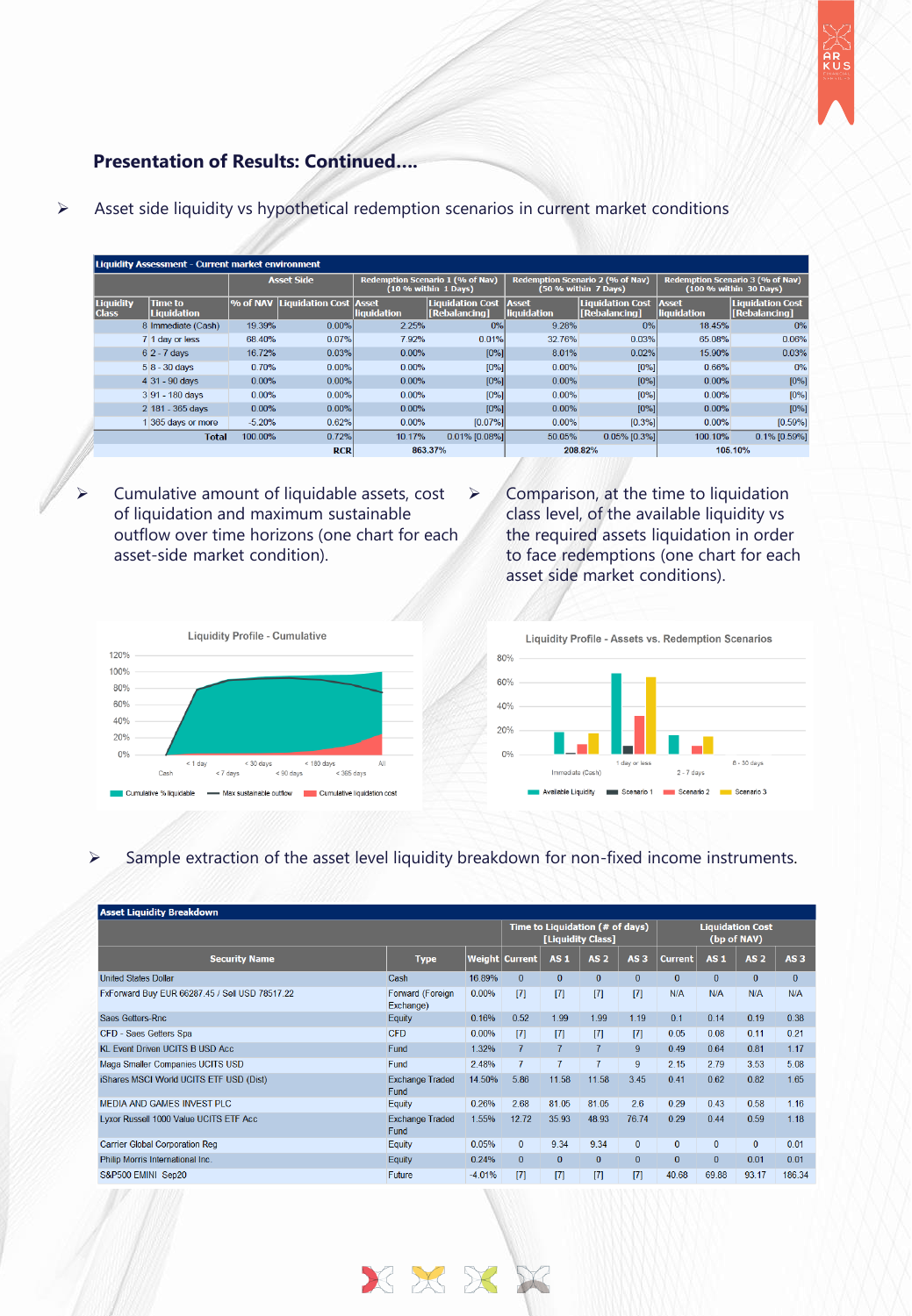

# **Presentation of Results: Continued….**

➢ Historical redemption scenarios vs asset side in current and stressed market conditions

|  | <b>Liability Side - Historical Redemption Scenarios</b> |                         |        |                |                 |                 |                 |  |  |  |  |  |
|--|---------------------------------------------------------|-------------------------|--------|----------------|-----------------|-----------------|-----------------|--|--|--|--|--|
|  | <b>Horizon</b>                                          |                         |        | <b>RCR</b>     |                 |                 |                 |  |  |  |  |  |
|  |                                                         | <b>Redemption Level</b> |        | <b>Current</b> | AS <sub>1</sub> | AS <sub>2</sub> | AS <sub>3</sub> |  |  |  |  |  |
|  |                                                         | Average                 | 0.70%  | 12,474.95%     | 11,046.37%      | 10,750.87%      | 10,751.68%      |  |  |  |  |  |
|  | <b>Daily</b>                                            | <b>Hist. Worst</b>      | 21.07% | 413.88%        | 366.49%         | 356.68%         | 356.71%         |  |  |  |  |  |
|  |                                                         | 99th Perc.              | 6.64%  | 1.313.50%      | 1.163.08%       | 1,131.97%       | 1.132.05%       |  |  |  |  |  |
|  | Weekly                                                  | Average                 | 3.15%  | 2.764.44%      | 2.763.67%       | 2,654.43%       | 2,588.59%       |  |  |  |  |  |
|  |                                                         | <b>Hist. Worst</b>      | 26.01% | 335.19%        | 335.10%         | 321.85%         | 313.87%         |  |  |  |  |  |
|  |                                                         | 99th Perc.              | 25.52% | 341.65%        | 341.55%         | 328.05%         | 319.91%         |  |  |  |  |  |
|  | <b>Monthly</b>                                          | Average                 | 11.53% | 867.99%        | 756.36%         | 756.57%         | 726.51%         |  |  |  |  |  |
|  |                                                         | <b>Hist</b> Worst       | 33.28% | 300.62%        | 261 96%         | 262.04%         | 251.63%         |  |  |  |  |  |
|  |                                                         | 99th Perc.              | 32.50% | 307.81%        | 268.23%         | 268.30%         | 257.64%         |  |  |  |  |  |
|  |                                                         |                         |        |                |                 |                 |                 |  |  |  |  |  |

➢ Investor structure by reported investor type and country



➢ Investor weights compared with the highly liquid assets amounts under each asset-side market condition:

XXX

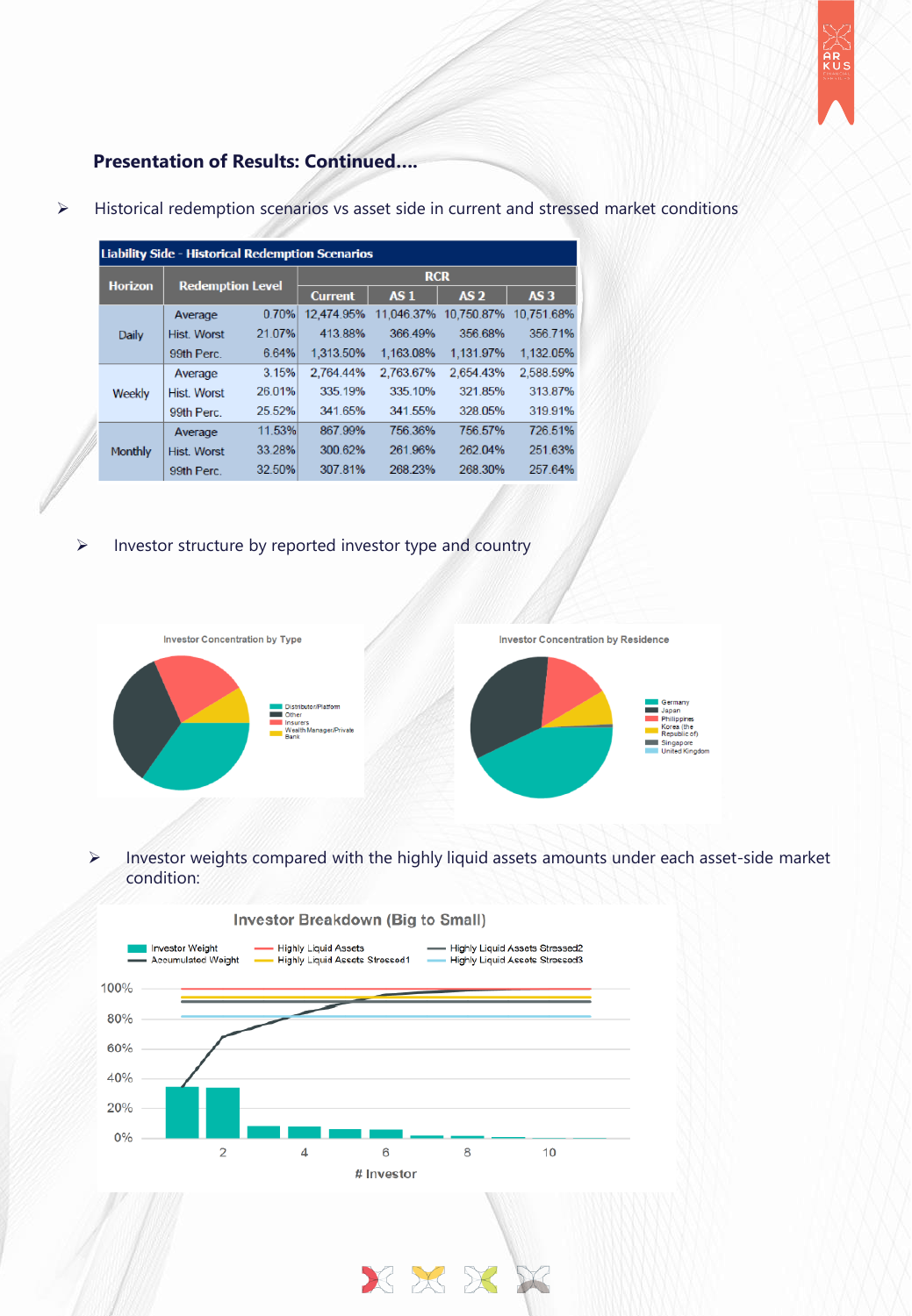

# **Arkus Financial Services**

Since 2003 we have made it our goal to provide asset managers across Europe with flexible, independent and costeffective investment risk management solutions. We have developed unique risk monitoring and data management skills that enable us to create efficient, high-quality investment risk management reports for a range of investment vehicles and fund structures.

#### **Risk as a Service**

Our risk service offering is NOT based on the traditional model of purchased software. Our clients don't have to invest in technology, hire additional staff or manage the strenuous data management process. Arkus integrates all these moving parts into one service offering, allowing our clients to focus on their core business.

Our dedication to quality and service has enabled us to support investment risk functions for major financial institutions across Europe.

#### **Independent and Flexible Risk Management**

During uncertain times, it is particularly important for investment managers to have a high quality, efficient, and cost-effective independent risk management function. We specialise in independent risk management, which means that we have a deep and up to date understanding of the regulatory pressures, demands, and restrictions.

#### **Member of the Profidata Group**

As of January 1st, 2020, Profidata AG acquired the majority share of Arkus Financial Services S.A. Profidata Group is a Swiss provider of back-to-front investment and wealth management software solutions and services for the financial industry, headquartered in Zurich with subsidiaries and representative offices in Frankfurt am Main, Saarbrucken, Luxembourg, London and Singapore.

XXX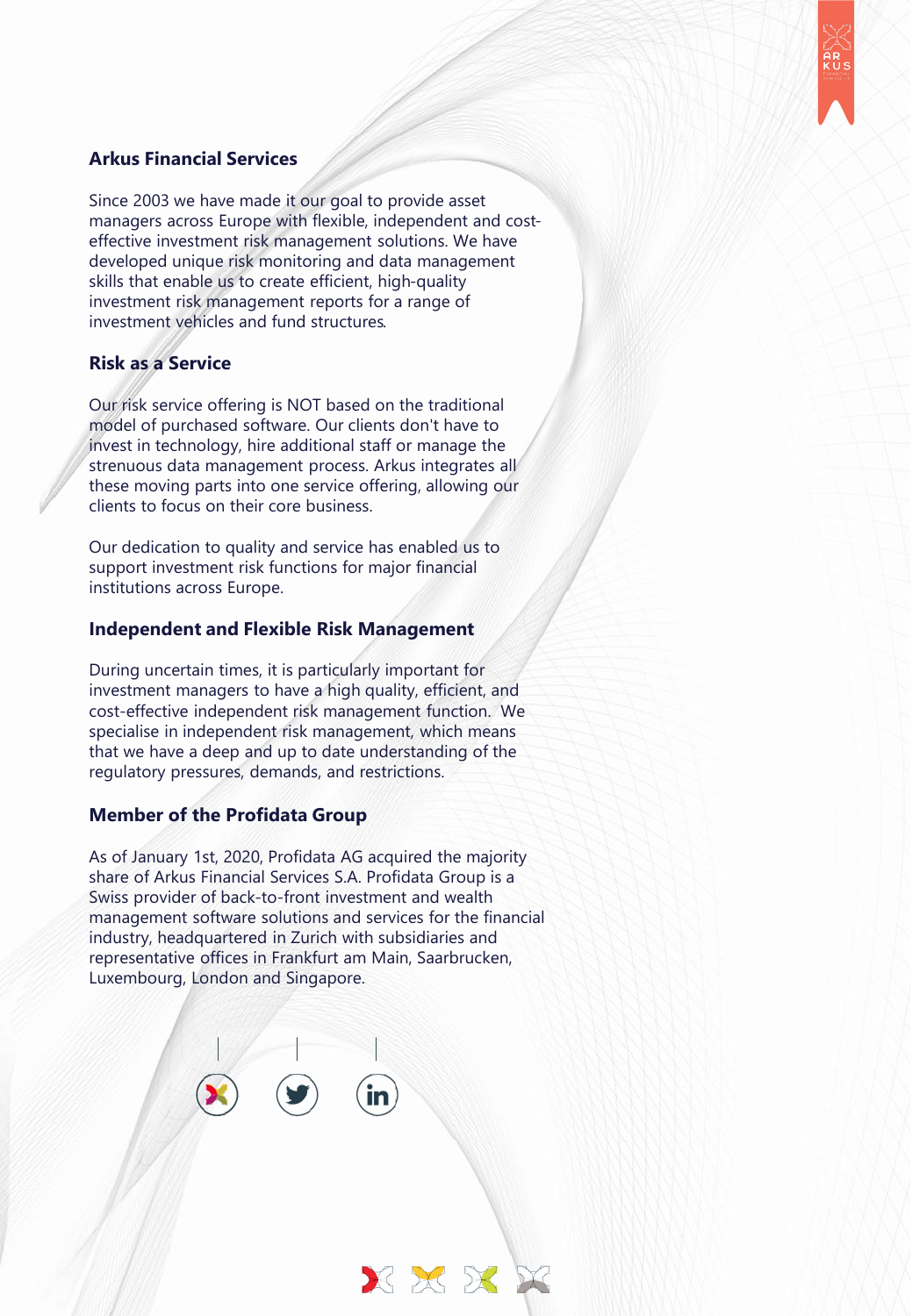# Frequently asked Questions



#### **Q. How is liquidity assessed for fixed income securities?**

Due to the fact that most fixed income securities are traded OTC, causing obvious limitations on accessing transactional market data, Arkus has adopted a qualitative scoring system approach that aims at capturing various asset characteristics that are commonly accepted to impact liquidty – such as, Maturity, Credit Rating, Issue size ownership, market classification, currency. Each characteristics is divided into sub-categories that have predefined illiquidity scores that are subsequently aggregated in order to obtain a total (asset level) illiquidity score which finally translates into an estimation of the time to liquidation class for the security evaluated.

#### **Q. Can the end-client alter the time to liquidation to his/her choosing?**

Flexibility is a key benefit we provide to our clients: for certain asset types and in special circumstances the risk manager may choose to reassign the time to liquidation classification. This can be done via RiskRadar [\(www.riskradar.com](http://www.riskradar.com/)) .

# **Q. What range of derivatives does Arkus cover?**

Arkus' liquidity reporting approaches derivative instruments by distinguishing between contractual maturity assets and non-contractual maturity assets. The focus is on the capacity of the fund to close its existing open positions and transform them into cash rather than entering hedging or offsetting transactions. *Contact the team for more information.*

#### **Q. How would you best approach a fund investing into other funds when assessing liquidty?**

Arkus offers the possibility to apply a 'look-through' approach in case the monitored portfolio is invested in other funds for which underlying holdings information is available. In short, each relevant investment fund is assigned to a time to liquidation class based on the weighted average time to liquidation of the underlying securities. *Contact the team for more information.* 

# **Q. How do you stress test the portfolios liquidity risk from the asset side?**

In order to test the portfolios asset side liquidty under conditions of stress the system applies a shock (i.e. a modification in adverse direction) of the input market and portfolio setup variables that define each asset's time to liquidation and cost of liquidation in current market conditions. A range of modified input variables are referenced across different shock scenarios in order to show a variety of results.

## **Q. What approach does Arkus use when estimating the cost of liquidation?**

Depending on the asset type and/or data availability, the cost of liquidation is estimated via three approaches:

- Using bid-ask spreads;
- Using a theoretical optionderived cost;
- Using a default fixed haircut to the positions market value.

*Contact the member of the team for a detailed explanation.* 

#### $@$  Arkus Financial Services - 2020

Arkus is the brand under which IRML S.A. operates and provides services. This document is the property of IRML/Arkus FS and should not be copied or distributed to any third party without the prior consent of IRML/Arkus FS – please contact us regarding distribution rights.